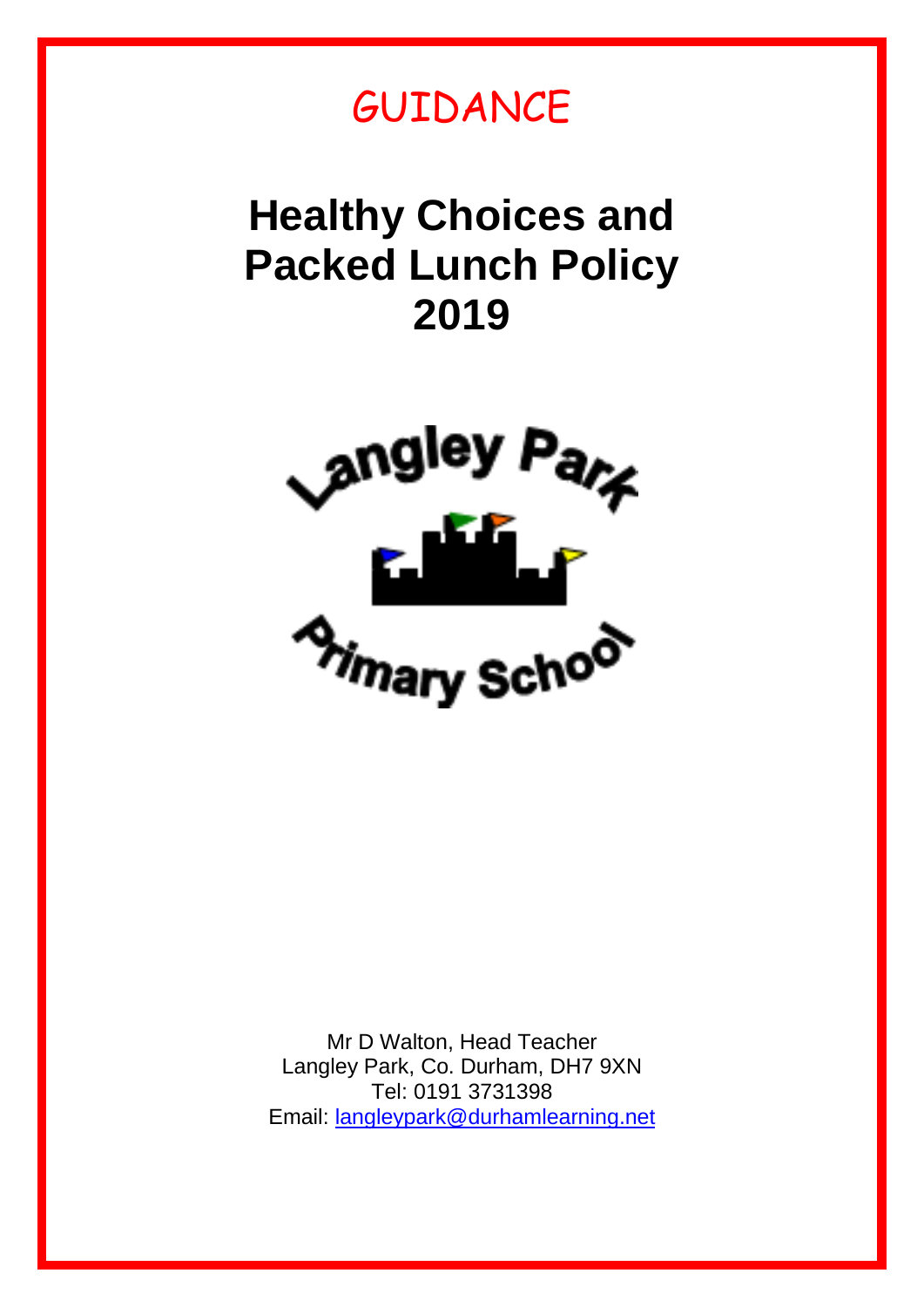

**Langley Park Primary School**

**Packed Lunch Policy**



## **Making Healthy Food Choices**

The aim of our policy is to ensure that the school encourages pupils to make healthy choices in school.

## **This includes:**

- **Water to drink in the classroom.**
- **Fruit or a low sugar snack as a healthy choice at break eg. breadsticks, rice cakes, vegetable sticks.**
- **A healthy tuck shop to operate once a week.**
- **Healthy low sugar school meals to be provided by Taylor Shaw.**
- **Sugary snacks to be seen as a limited treat eg. Birthday cake, single items in a packed lunch.**

#### **Packed lunches:**

This policy aims to ensure that all packed lunches brought from home and consumed in school (or on school trips) provide children with healthy and nutritious food.

Our healthy packed lunch policy is applicable to all children and staff in the school and is based on the national Eatwell Guide<sup>i</sup> which reflects the government mandatory School Food Standards<sup>ii</sup>, both of which promote healthy choices and restrict foods high in fat, sugar and salt.

#### **Why and how we have created a healthy choices/packed lunch policy?**

Eating a healthy diet and exercising regularly can help children and young people to stay a healthy weight as reflected in the Change 4 Life message 'Eat Well, Move More, Live longer'. This means eating a healthy packed lunch or school meal is important to help to stay healthy, feel good and improve ability to learn.

Our packed lunch policy has been developed in response to our schools pupil and parent research, discussions and observations into the content of packed lunches. We found that too many contained unhealthy foods, sugary drinks and not enough fruit and vegetables. This finding is similar to other schools in England and some local schools.

Ofsted are required to report on how the school promotes the personal development and wellbeing of all pupils assessing the extent which school supports pupils to make healthier choices and quality of all food consumed – this may include snacks and packed lunches brought into school.

## **Our Policy**

Our Packed Lunch Policy Framework was created using Government guidance - the results of consultation and research. We welcome parents and pupils continued support and feedback so that we can continue to improve on our commitments.

## **Guidance- A healthy packed lunch contains:**

- **Fruit and Vegetables** At least one portion of fruit and one portion of vegetables every day.
- **Proteins** Meat, fish, eggs, or a non-dairy protein (e.g. lentils, kidney beans, chickpeas, houmous, peanut butter, falafel), every day, try to include oily fish, such as salmon, mackerel.
- **Carbohydrates** A starchy food such as any type of bread (white or wholegrain rolls, pitta bread or wraps), pasta, rice, couscous, noodles, potatoes or another cereal food every day.
- **Dairy or alternative** A dairy food such as milk, cheese, yoghurt, fromage frais, custard every day.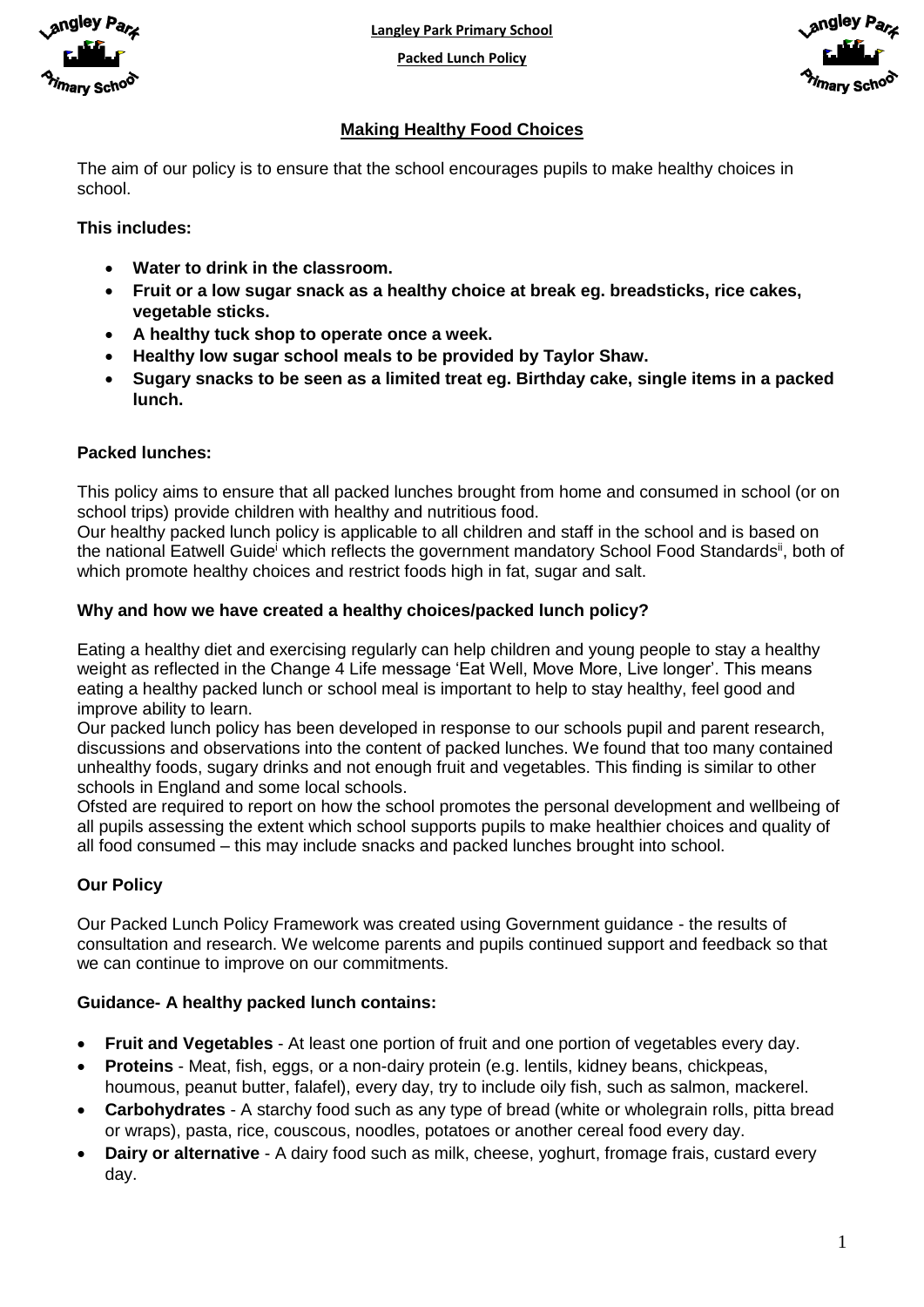



## **Occasionally, the following may be included:**

- **Other** Meat products such as sausage rolls, individual pies, sausages / chipolatas, ham and chocolate spread should be included only occasionally due to their high fat and salt content.
- **Desserts** Cakes and plain biscuits (without chocolate) are ok, but should be eaten as part of a lunchtime to be kind to teeth.

## **Foods and drinks to be limited:**

- **Confectionary** Salty snacks such as crisps and sugary snacks such as chocolate bars, chocolate-coated biscuits, cereal bars, processed fruit bars and sweets. Perhaps, crisps could be included on a Friday as school meals include chips then.
- **Drinks** Sugary soft drinks, such as squash (even if labelled as 'sugar-free', 'no-added sugar' or 'reduced sugar' as these drinks can contribute to tooth decay and provide little nutritional value).
- **Note**: the long standing ban on 'energy' drinks in school will remain in place.

#### **Drinks - water:**

It has been recognised that children's concentration and behaviour improves when children drink water throughout the day. Dehydration can give children headaches and make them tired. We encourage all pupils to bring a clear plastic bottle of water to school. These should be filled and emptied each day at home. This will allow children to have access to fresh drinking water throughout each day. Bottles can be topped up at school.

#### **Our school commitment - Food and Drink in Packed Lunches:**

Langley Park Primary School recognises that our children come from diverse home backgrounds, cultures, ethnic and faith groups. Our school aims to meet the needs of all children and ensure equality of provision whilst taking account of this diversity and difference. We will encourage all children to eat a school meal, especially those entitled to a free school meal. However, parents of pupils wishing to have packed lunches for a particular reason are expected to provide their children with packed lunches which are in line with our packed lunch policy.

## **Health and safety**

It is the responsibility of the parents / carers to provide an appropriate packed lunch container where food items can be stored securely and appropriately until the lunchtime period. Parents are advised to include an ice pack. Food products prepared and stored in ambient temperatures after a period of time can have increased levels of bacteria in them.

#### **Storage of Packed Lunches**

The school will provide storage area / facilities for packed lunch bags, in the most convenient place possible. However the school cannot provide cooled storage areas and therefore cannot take legal responsibility for foods prepared at home and then brought into school.

## **Our commitment**

In return we will provide a safe, healthy and appealing eating environment for pupils eating hot and cold school meals and packed lunches and encourage all pupils to eat and drink as much of their lunch as possible.

In addition we will:

- Where possible, any uneaten food will be sent home so parents are aware of it.
- We will work with the pupils to provide attractive and appropriate dining room arrangements.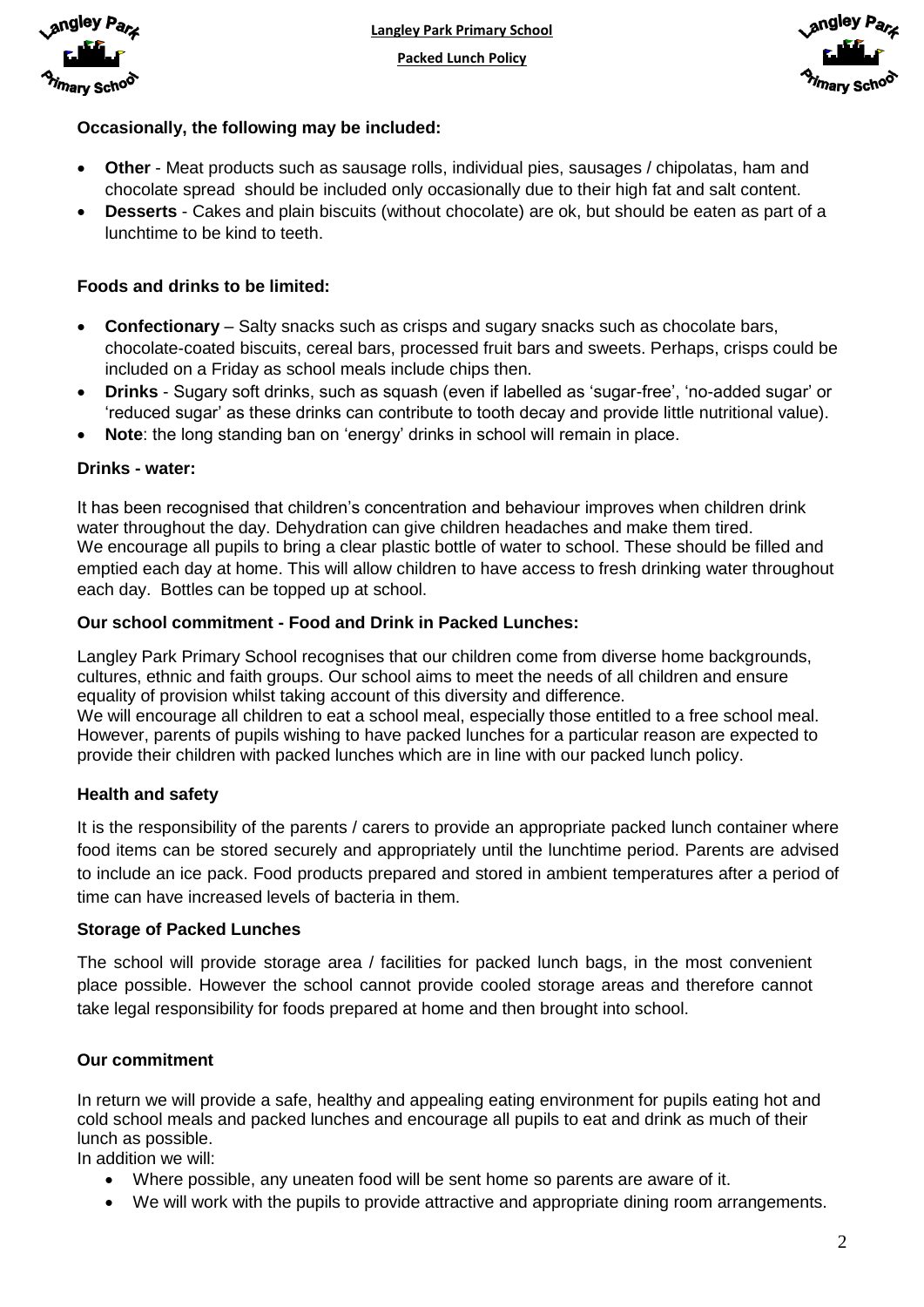

**Langley Park Primary School**

**Packed Lunch Policy**



- We will work with parents to ensure that packed lunches meet the standards listed in this policy.
- We will ensure we listen to parents' views and ensure that this policy meets the needs of children, young people and their families.
- As fridge space is not available in school, pupils are advised to bring food that does not require refrigeration, or packed lunches in insulated bags (cooler bag) or use freezer blocks where possible.
- Could we advise parents to be cautious when sending hot food to school in thermos flasks. Please assess whether the contents could be a scalding hazard and whether the food is staying fresh.

# **Special diets and allergies**

The school is aware of food allergies and has a procedure in place to manage food allergies and other special dietary requirements within school in partnership with our school meal provider Taylor Shaw. In this case parents are urged to be responsible in ensuring that packed lunches are as healthy as possible.

We have children with nut and other allergies. For these reasons pupils are also not permitted to swap food.

## **Assessment, evaluation, rewards and review:**

On a daily basis, staff see what children have in their lunchboxes whilst supervising in the dining hall. It is not our intention to tell parents what and how they should be feeding their children and we will not do so, but we want to work with parents to educate our children about healthy dietary choices so that they can make their own informed choices independently when they are older.

- The Rights Respecting Team (a group of pupils of varied ages) will present an assembly to inform and support pupils. PSHCE lessons and Family Group sessions also provide a positive opportunity to talk with children about their lunchboxes to encourage healthy eating and drinking.
- We may send parents a reminder of this policy if lunchbox contents regularly fall short of the expectations in this policy.
- If your child has not eaten enough of their lunch, children are told to wrap it up and send it home in their lunch box in order for you to see.
- Packed lunches will be regularly reviewed by lunchtime staff and pupils and will not be singled out.

We will try to support families to bring in a packed lunches that follow our guidance and may send home gentle reminders and healthy suggestions from time to time such as the Change 4 Life materials. We know change takes time, and as such we aim to phase in this guidance through a gradual approach over time.

## **How we will share the policy:**

- The policy will be shared with all school staff.
- All new and existing parents will be informed of the policy. It will be available on the school's website.
- We will promote the policy through assemblies, newsletters, and learning in the classroom.
- The school Governing Body and staff endorse this policy for implementation.

#### **Policy Review**